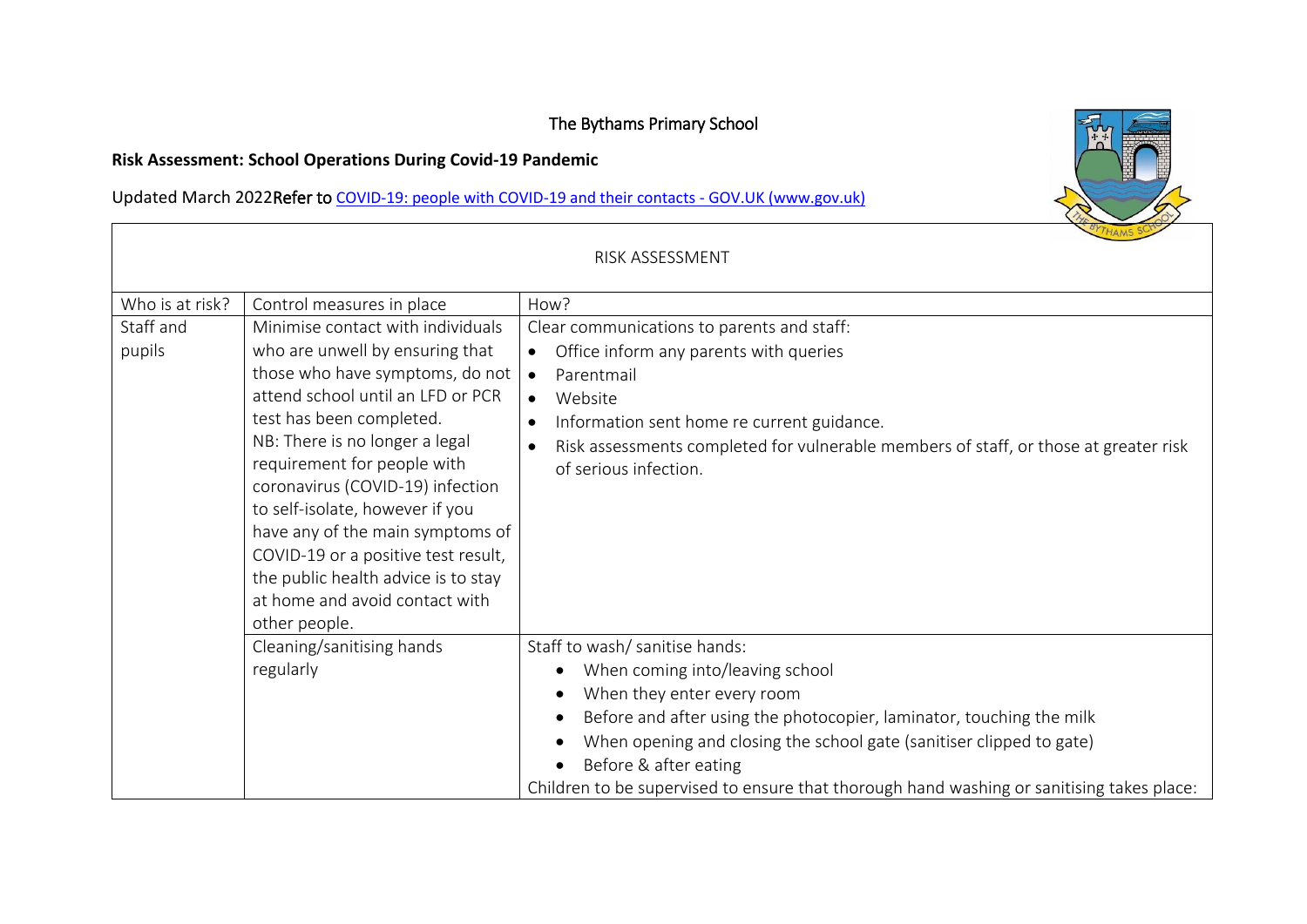|                                                                             | Beginning of the day<br>Before break<br>After morning break<br>Before going out to lunch<br>Before eating lunch<br>After lunch time<br>After using the toilet<br>After coughing or sneezing<br>Before going home- sanitise hands<br>Before and after using iPads and laptops<br>Encourage children and staff to keep hands away from their eyes, nose and mouth<br>Hand sanitiser to be kept near every door                                                                                                    |
|-----------------------------------------------------------------------------|-----------------------------------------------------------------------------------------------------------------------------------------------------------------------------------------------------------------------------------------------------------------------------------------------------------------------------------------------------------------------------------------------------------------------------------------------------------------------------------------------------------------|
| Ensuring good respiratory hygiene                                           | Promote the 'catch it, bin it, kill it' approach through verbal reminders and signage<br>Ensure bins used to dispose of tissues<br>Ensure children cough or sneeze into the crook of their elbow if tissues are not<br>available.<br>Used tissues disposed of immediately and hands washed/sanitised.                                                                                                                                                                                                           |
| Ventilation                                                                 | Ensure good ventilation through the opening of windows and propping doors open<br>where deemed safe to do so<br>Windows should be open just enough to provide constant background ventilation<br>and opened more fully during break times<br>CO2 monitors in place in all classrooms. Staff to monitor figures throughout the<br>day and ensure doors and windows are open to increase ventilation when<br>required.<br>Keep the library door open when in use and open the windows in the corridor<br>opposite |
| Cleaning frequently touched<br>surfaces using standard cleaning<br>products | Cleaned daily:<br>All tables, chairs, light switches, toilets, basins and door handles<br>If iPads or laptops are shared, devices should be cleaned with the wipes provided                                                                                                                                                                                                                                                                                                                                     |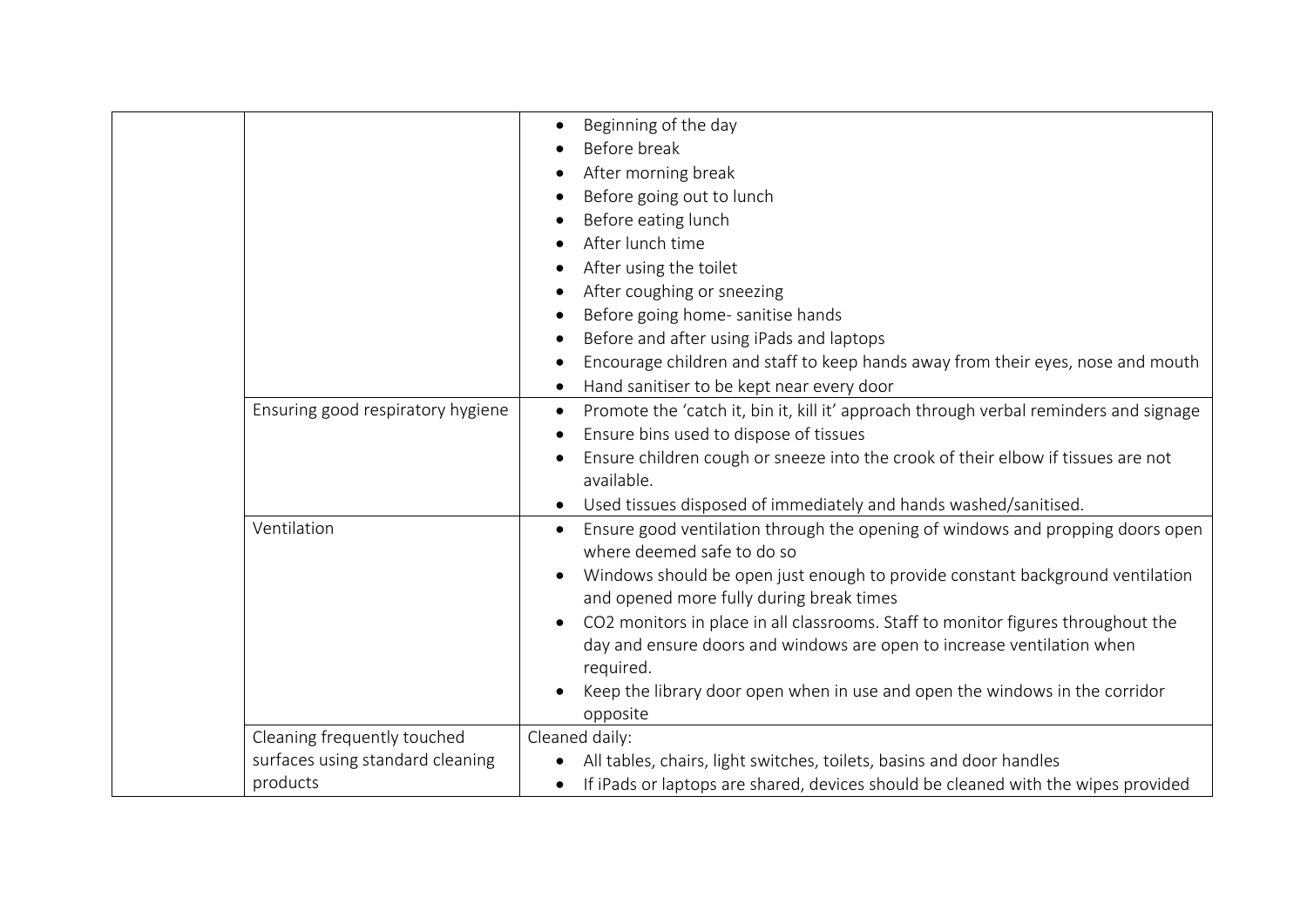| Minimising contact and mixing<br>between staff               | Minimise contact between staff whenever possible, ensuring spacing apart at staff<br>meetings, when possible.                                                                                                                                                                                                                                                                                                                                                                                                                                                                                                |
|--------------------------------------------------------------|--------------------------------------------------------------------------------------------------------------------------------------------------------------------------------------------------------------------------------------------------------------------------------------------------------------------------------------------------------------------------------------------------------------------------------------------------------------------------------------------------------------------------------------------------------------------------------------------------------------|
| Social distancing between adults                             | Social distancing to be maintained between all staff, inside and outside whenever<br>$\bullet$<br>possible<br>From 27 <sup>th</sup> January 2022, Staff do not need to wear a face covering around the school<br>site, but this may be re-introduced if Government guidance changes.<br>Parents/Carers and visitors may choose to wear a mask around the school building.<br>$\bullet$<br>Visitors should follow their own company protocols when completing a site visit<br>$\bullet$<br>$\bullet$                                                                                                          |
| Social distancing in the offices                             | Speak to Ms Miner in the office from the corridor- do not enter the office if possible<br>$\bullet$<br>Clean the telephones using wipes at the end of the day<br>$\bullet$<br>Ms Miner and Mrs Martin should only use their own telephones, when possible<br>$\bullet$<br>If someone else uses the telephone, clean it with a wipe before and after use<br>$\bullet$                                                                                                                                                                                                                                         |
| Agreed use of the dishwasher                                 | All cutlery and crockery must be washed in the dishwasher at the hottest setting<br>$\bullet$<br>Cutlery to be placed in the dishwasher basket handle upwards so whoever empties<br>$\bullet$<br>the dishwasher only touches the handle<br>Staff to wash their hands thoroughly before emptying the dishwasher<br>$\bullet$<br>Staff are encouraged to bring in their own cutlery.<br>$\bullet$                                                                                                                                                                                                              |
| Minimising contact and mixing<br>between children in bubbles | Whole school assemblies will recommence in the hall, with spaces between classes<br>$\bullet$<br>and the door open for ventilation.<br>Start of the day: Gate opens for all children at 8:45am, school begins at 8:50am.<br>Parents/Carers should leave children at the gate with staff and not come onto the<br>school site.<br>Children who are late must go to the front entrance and ring on the door bell to be let<br>into school<br>Break time: EYFS and KS1 breaktime 10:10 - 10:25 and KS2 breaktime 10:30 -<br>10:45am whilst field not suitable for use at playtimes. Lunch time: 11:50pm-12:50pm |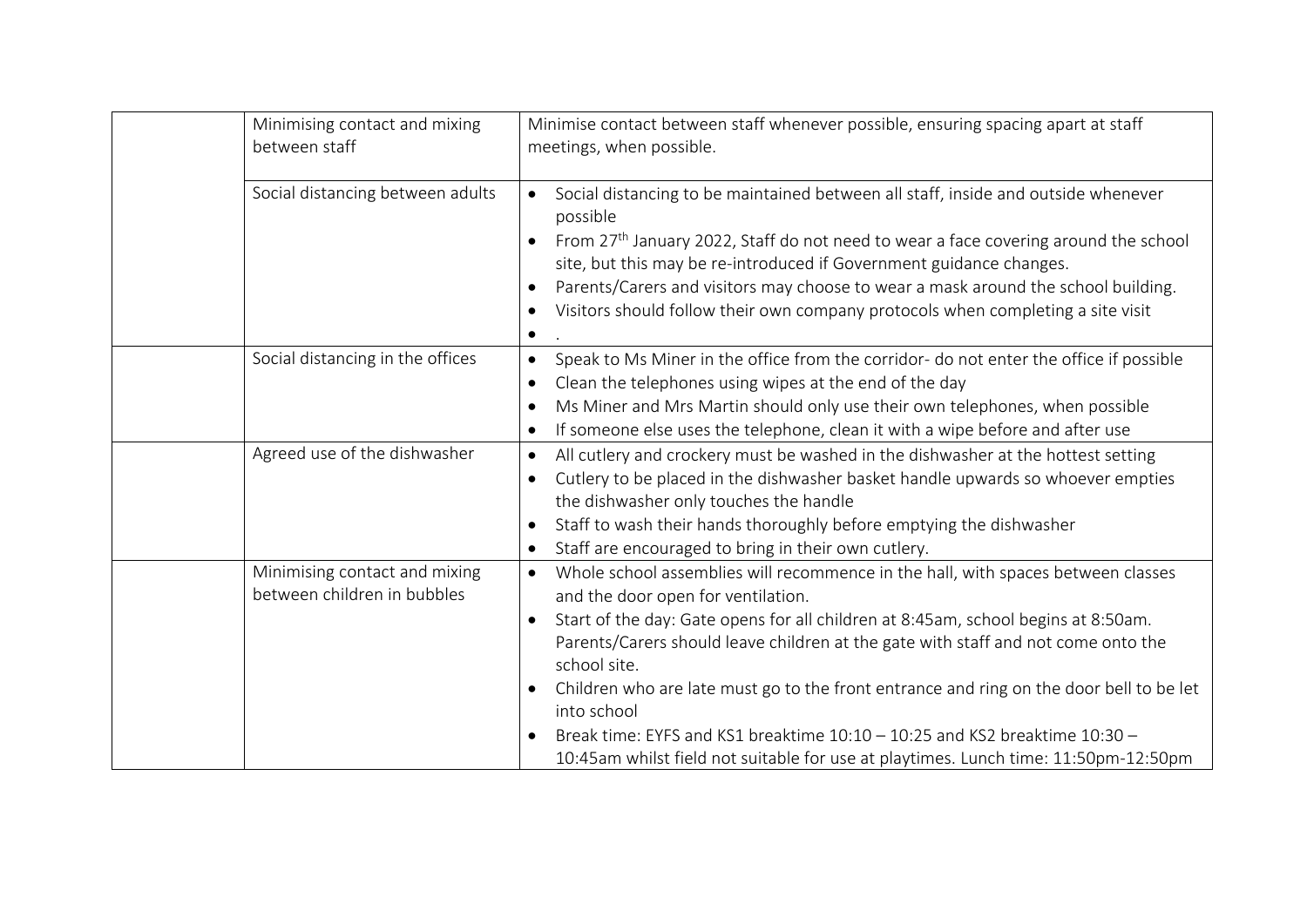|                                    | for EYFS and KS2, 12pm-1pm for all KS2 children (KS2 break time at 12pm and eat at<br>12:30pm)<br>End of the day: 3:05pm for Hedgehogs, 3:10pm for all children (Each class will stagger<br>around this time)<br>Continue to limit the number of children using the toilets at any one time<br>$\bullet$<br>Ensure that children do not loiter in the corridor<br>All children to walk on the left hand side of the corridor<br>$\bullet$                                                                                                                                                                                                                                                                                                                                                                                                                                          |
|------------------------------------|------------------------------------------------------------------------------------------------------------------------------------------------------------------------------------------------------------------------------------------------------------------------------------------------------------------------------------------------------------------------------------------------------------------------------------------------------------------------------------------------------------------------------------------------------------------------------------------------------------------------------------------------------------------------------------------------------------------------------------------------------------------------------------------------------------------------------------------------------------------------------------|
| Set up of the classrooms           | In KS1 and KS2:<br>Children to work with most equipment to hand<br>$\bullet$<br>Windows open and use of CO2 monitors to ensure adequate ventilation.<br>$\bullet$<br>Safety behaviours to be discussed with children (safe distancing from adults, regular<br>$\bullet$<br>hand washing, catch it bin it kill it)<br>Make use of the outdoors as a learning environment<br>$\bullet$                                                                                                                                                                                                                                                                                                                                                                                                                                                                                               |
| Lateral Flow Tests                 | There is no longer a requirement for staff to complete twice weekly testing,<br>although they may choose to do so if they have been a close contact to someone<br>identified as having Covid.<br>If the result is positive or double void, you must self-isolate immediately and<br>$\bullet$<br>inform the HT. people who receive positive lateral flow device (LFD) test results for<br>coronavirus (COVID-19) will be advised to self-isolate immediately and won't be<br>required to take a confirmatory PCR test, as per current Government guidance.<br>Close contacts will now be identified via NHS Test and Trace. School is no longer<br>expected to undertake contact tracing.<br>Close contacts who are fully vaccinated/are children will not be expected to self-<br>isolate but will be advised to book a PCR test. Please see testing protocol for more<br>details |
| Visitors to be allowed into school | Visitors will be able to come onto the school site.<br>$\bullet$<br>Essential visitors to be advised of control measures on signing in: to follow their own<br>$\bullet$<br>protocols around mask wearing, remain socially distant from everyone, sanitise hands<br>Visitors to be advised that they must not enter the building if they are displaying any<br>of the symptoms of the virus                                                                                                                                                                                                                                                                                                                                                                                                                                                                                        |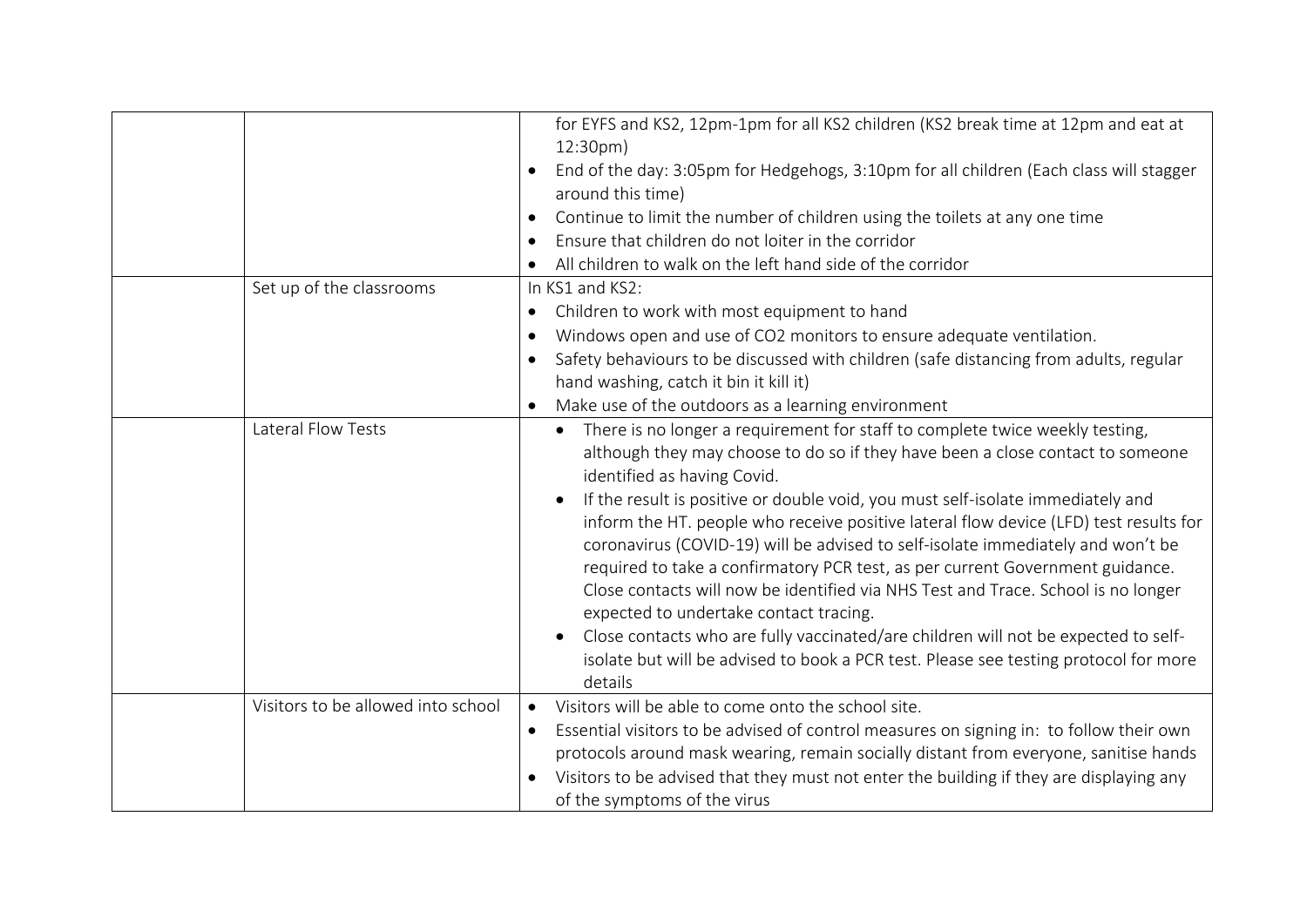|                                                                                           | Staff should be warned in advance if a visitor is coming into school<br>$\bullet$                                                                                                                                                                                                                                                                                                                                                    |
|-------------------------------------------------------------------------------------------|--------------------------------------------------------------------------------------------------------------------------------------------------------------------------------------------------------------------------------------------------------------------------------------------------------------------------------------------------------------------------------------------------------------------------------------|
|                                                                                           | If anyone develops coronavirus (COVID-19) symptoms in school, parents/carers will be<br>contacted and asked to collect children. They will be advised to follow the stay at home<br>guidance.                                                                                                                                                                                                                                        |
| What to do if someone develops<br>symptoms of coronavirus (COVID-<br>19) whilst at school | When a child is awaiting collection, they should be moved to The Den where they can be<br>isolated. Children will wait under the covered area outside, if weather allows, otherwise<br>children will wait inside the Den. Windows should be opened for ventilation. Mrs Martin<br>or Mrs Shepherd will be called to supervise. They will wear a mask, apron, visor and gloves<br>and should stay at least 2 metres away if possible. |
|                                                                                           | If the child needs to go to the bathroom whilst waiting to be collected, the bathroom<br>should be cleaned and disinfected using standard cleaning products before being used by<br>anyone else.                                                                                                                                                                                                                                     |
|                                                                                           | In an emergency, call 999 if they are seriously ill or injured or their life is at risk. Do not<br>visit the GP, pharmacy, urgent care centre or a hospital.                                                                                                                                                                                                                                                                         |
|                                                                                           | Members of staff who have helped someone who was taken unwell with coronavirus<br>(COVID-19) symptoms do not need to go home unless they develop symptoms<br>themselves. They should wash their hands thoroughly after any contact with someone<br>who is unwell.                                                                                                                                                                    |
|                                                                                           | Cleaning the area with normal household disinfectant after someone with symptoms has<br>left will reduce the risk of passing the infection on to other people. The minimum PPE to<br>be worn is disposable gloves and an apron. Wash hands with soap and water well after all<br>PPE has been removed.                                                                                                                               |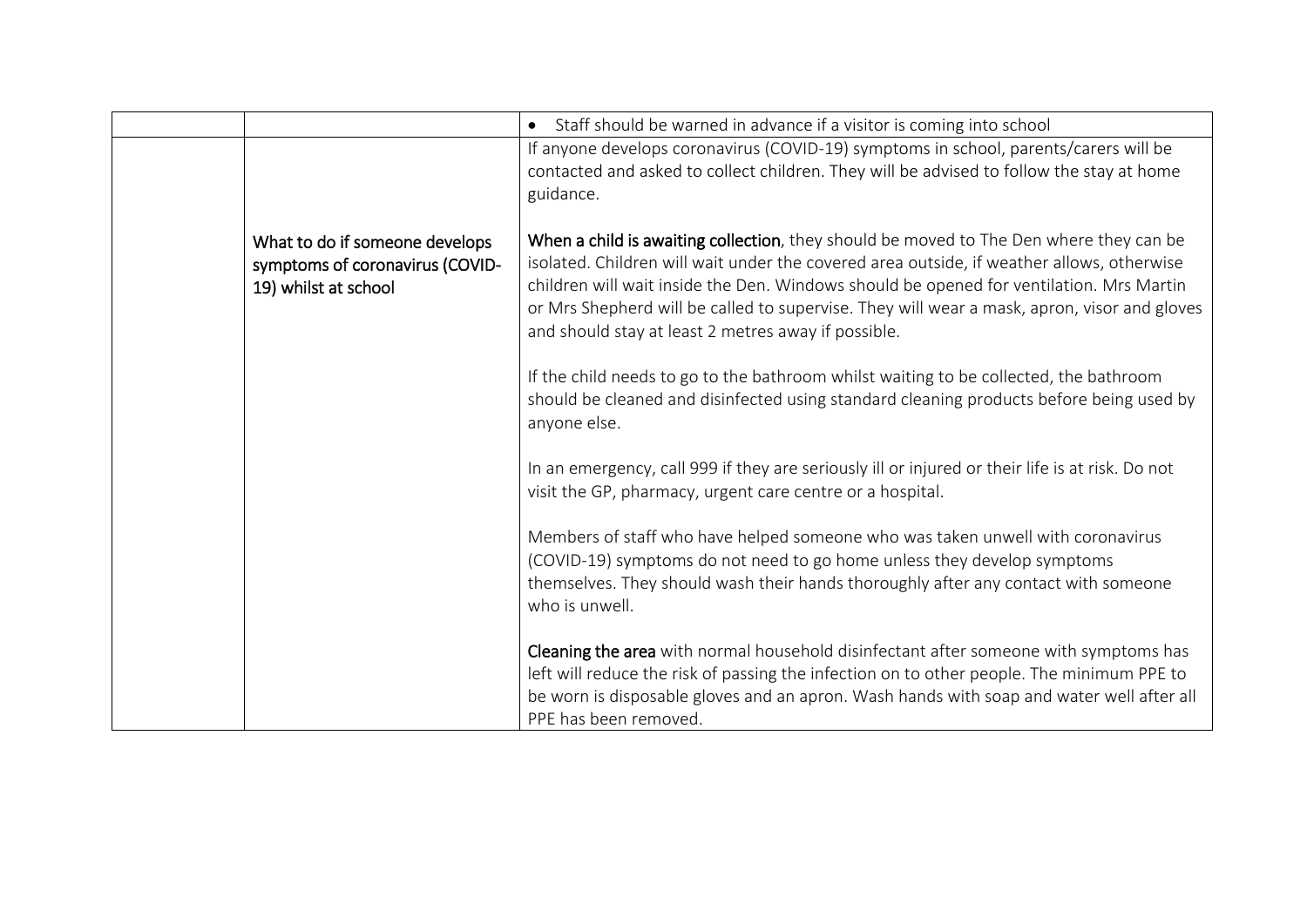|  | Public areas where a symptomatic person has passed through and spent minimal time but<br>which are not visibly contaminated with body fluids, such as corridors, can be cleaned<br>thoroughly as normal.                      |
|--|-------------------------------------------------------------------------------------------------------------------------------------------------------------------------------------------------------------------------------|
|  | All surfaces that the symptomatic person has come into contact with should be cleaned<br>and disinfected, including all potentially contaminated and frequently touched areas such<br>as bathrooms, door handles, telephones. |
|  | Use disposable cloths or paper roll and disposable mop heads, to clean all hard surfaces,<br>floors, chairs, door handles and sanitary fittings - think one site, one wipe, in one<br>direction.                              |
|  | Cloths and mop heads used must be disposed into waste bags                                                                                                                                                                    |
|  | Personal waste from individuals with symptoms of COVID-19 and waste from cleaning of<br>areas where they have been (including PPE, disposable cloths and used tissues):                                                       |
|  | 1. Should be put in a plastic rubbish bag and tied when full                                                                                                                                                                  |
|  | 2. The plastic bag should then be placed in a second bin bag and tied                                                                                                                                                         |
|  | 3. This should be put in a suitable and secure place and marked for storage until the<br>individual's test results are known                                                                                                  |
|  | This waste should be stored safely and kept away from children. It should not be placed in<br>communal waste areas until negative test results are known, or the waste has been stored<br>for at least 72 hours.              |
|  | If the individual tests negative, this can be disposed of immediately with the normal<br>waste.                                                                                                                               |
|  |                                                                                                                                                                                                                               |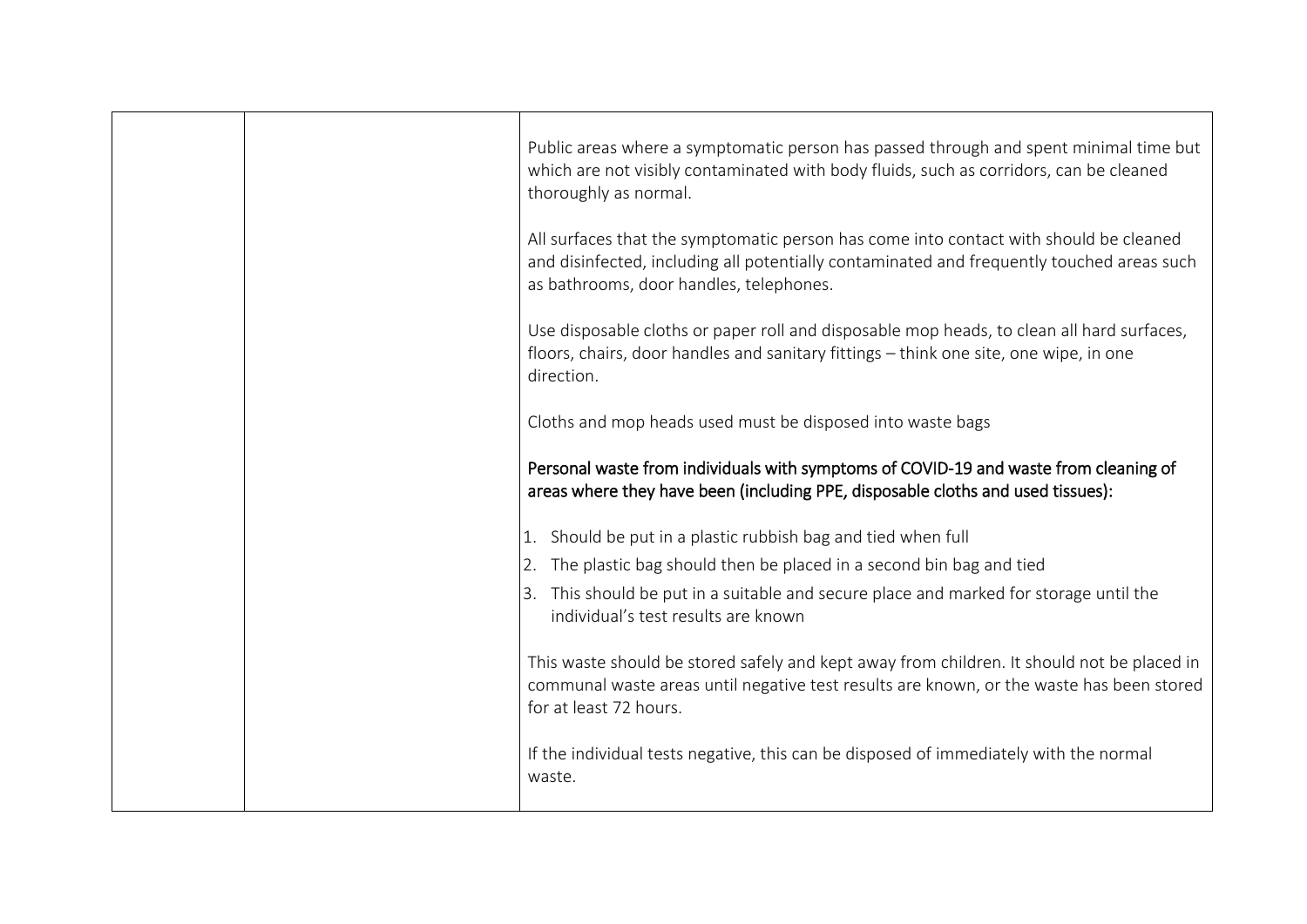|           | with normal waste.        | If COVID-19 is confirmed this waste should be stored for at least 72 hours before disposal                                                              |                                  |  |
|-----------|---------------------------|---------------------------------------------------------------------------------------------------------------------------------------------------------|----------------------------------|--|
|           |                           | If during an emergency you need to remove the waste before 72 hours, it must be treated<br>as Category B infectious waste. You must:                    |                                  |  |
| $\bullet$ |                           | keep it separate from your other waste                                                                                                                  |                                  |  |
|           |                           | arrange for collection by a specialist contractor as hazardous waste                                                                                    |                                  |  |
|           |                           |                                                                                                                                                         |                                  |  |
|           |                           | Other household waste can be disposed of as normal.                                                                                                     |                                  |  |
|           |                           | The child/adult who has been sent home should apply for a PCR test.<br>All current Government guidance around testing and isolation should be followed. |                                  |  |
|           |                           | How to safely return to your normal routine before 10 days                                                                                              |                                  |  |
|           | <b>Day</b>                | How to safely return to your normal routine before 10 days                                                                                              |                                  |  |
|           | $\mathbf{0}^*$<br>$1 - 4$ | Stay at home<br>Stay at home                                                                                                                            |                                  |  |
|           | $5\phantom{1}$            | Take an LFD test                                                                                                                                        |                                  |  |
|           |                           | LFD is negative,<br>stay at home                                                                                                                        | LFD is positive,<br>stay at home |  |
|           | 6                         | Take an LFD test                                                                                                                                        | Take an LFD test                 |  |
|           |                           | <b>LFD</b> is negative<br>return to normal routine**                                                                                                    | LFD is negative,<br>stay at home |  |
|           | $\overline{7}$            |                                                                                                                                                         | Take an LFD test                 |  |
|           |                           | *Day your symptoms started or your test<br>was taken if you do not have symptoms                                                                        | <b>LFD</b> is negative           |  |
|           |                           | ** You can return to your normal routine if<br>you do not have a high temperature                                                                       | return to normal routine**       |  |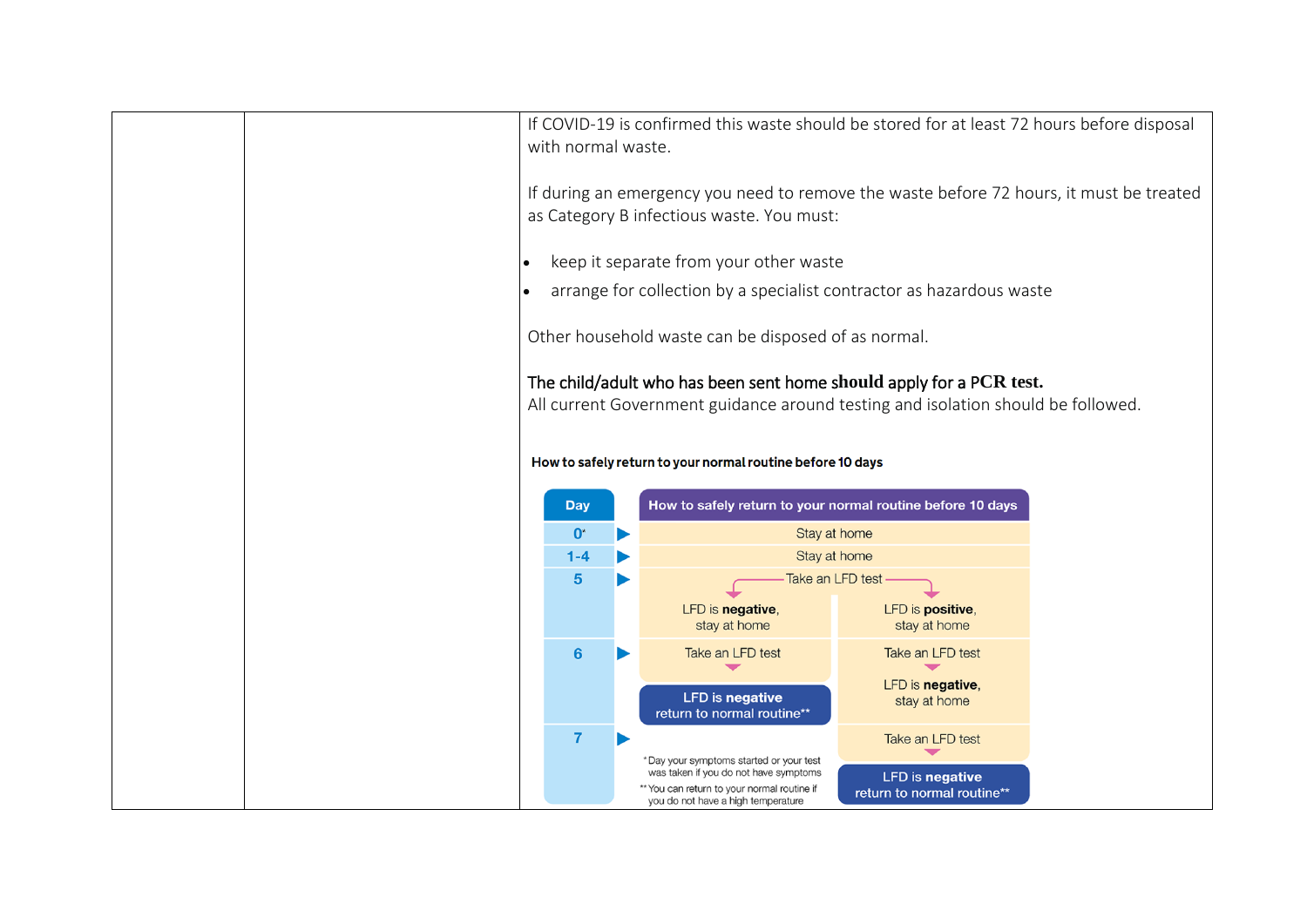|  | If the results are positive:                                                             |
|--|------------------------------------------------------------------------------------------|
|  | Parents/staff member should contact the school to advise.<br>$\bullet$                   |
|  | Case numbers will be monitored and school will work with the Public Health Team in       |
|  | Lincolnshire for guidance if there are sharp rises in case numbers within a short period |
|  | of time.                                                                                 |

| OTHER PROTECTIVE MEASURES     |                                                                                                                                                                                                                                                                                                                                                                                                                                                                                                                                                                                                                                                                                                                                                         |  |  |
|-------------------------------|---------------------------------------------------------------------------------------------------------------------------------------------------------------------------------------------------------------------------------------------------------------------------------------------------------------------------------------------------------------------------------------------------------------------------------------------------------------------------------------------------------------------------------------------------------------------------------------------------------------------------------------------------------------------------------------------------------------------------------------------------------|--|--|
| Beginning / end of<br>the day | Staff may choose to wear a mask when at the school gate and should stay socially distant from each other and parents<br>$\bullet$<br>whenever possible<br>Parents/Carers may choose to wear a mask at the school gate<br>Children to be dropped off at school at allocated time of 8:45am - parents should not come onto the school<br>playground<br>At the end of the day (3:05pm Hedgehogs, 3:10pm rest of school), teachers to take their class to the gate. Teachers<br>should look out for parents and call children one at a time<br>Parents should not come onto the school playground<br>Parents must come to the gate to collect their child<br>Teachers should not send children out to cars across the playground without their parent/carer |  |  |
| School bus                    | As there is no longer a requirement for children to stay in bubble groups, the children can choose where they sit on<br>the school bus.<br>Children should wash/sanitise their hands on arrival at school.                                                                                                                                                                                                                                                                                                                                                                                                                                                                                                                                              |  |  |
| Lunchtimes                    | Reception and KS1 children<br>Will go to the hall to eat at 11:50pm until 12:25 and will then go out onto the playground until 12:50pmKS2<br>children will have break from $12 - 12:30$ pm and then eat at $12:30$ pm.<br>Hall:<br>Children to wash hands before entering the hall                                                                                                                                                                                                                                                                                                                                                                                                                                                                      |  |  |